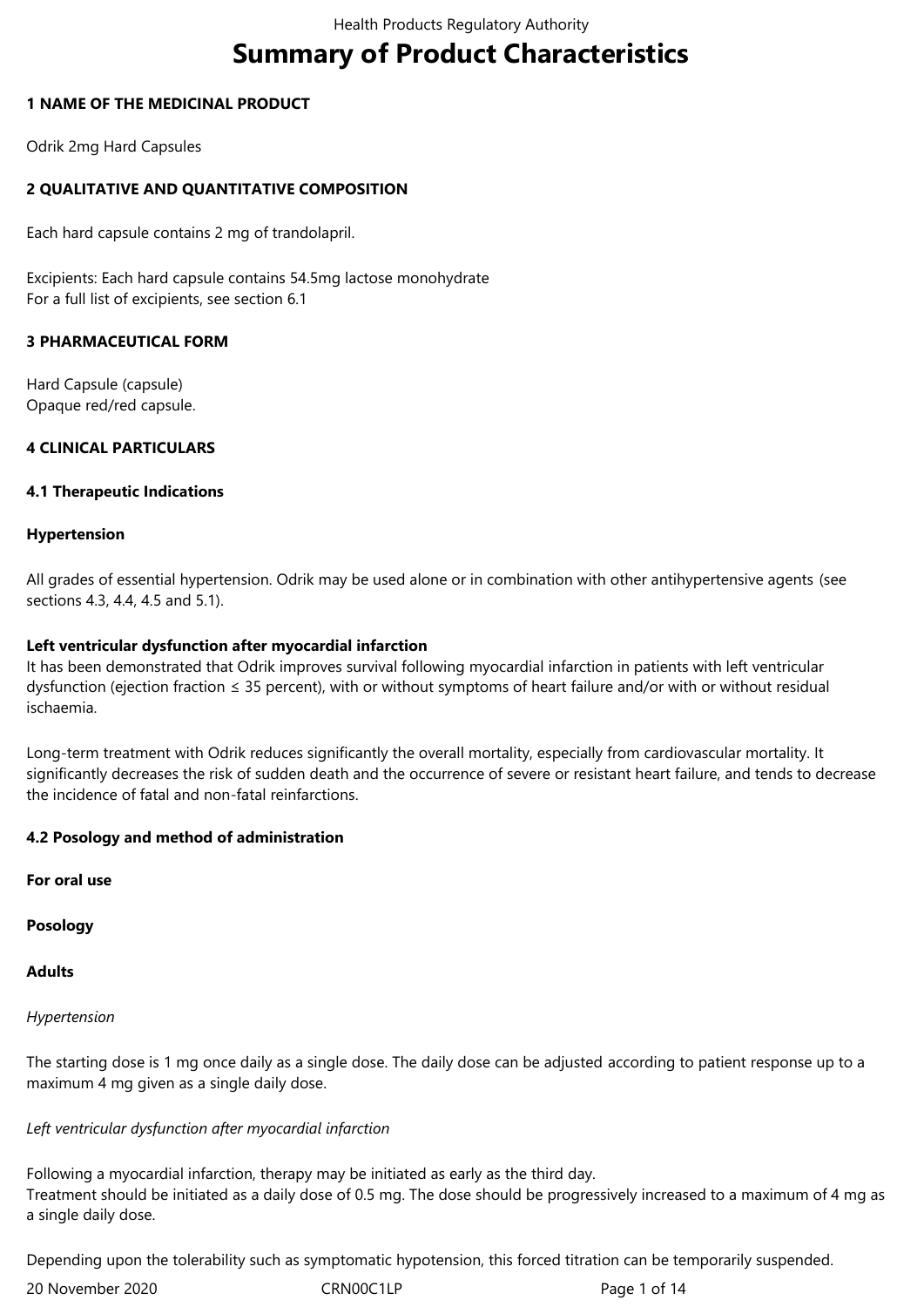In the event of hypotension, all concomitant hypotensive therapies such as vasodilators, including nitrates and diuretics must be carefully checked and if possible, their dose reduced.

The dose of Odrik should be lowered only if the previous measures are not effective or not feasible.

Please see Section 5.2 for special instructions pertaining to geriatric patients, gender-specific differences and patients with renal and hepatic impairment.

## **Special Populations**

## **Older People**

The dose in older people is the same as in adults. There is no need to reduce the dose in older people with normal renal and hepatic function. Caution in older people with concomitant use of diuretics, congestive heart failure or renal or hepatic insufficiency. The dose should be titrated according to the need for the control of blood pressure.

# **Paediatric Population**

The safety and efficacy of Odrik in children has not been established and therefore use in this age group is not recommended.

# **Cardiac Failure**

In hypertensive patients who also have congestive heart failure, with or without associated renal insufficiency, symptomatic hypotension has been observed after treatment with ACE inhibitors. In these patents, therapy should be started at a dose of 0.5mg to 1mg trandolapril once daily under close medical supervision.

# **Renal impairment**

For patients with a creatinine clearance of 30 to 70 mL/minute, the usual adult and older peopledoses are recommended.

Patients with a creatinine clearance below 30 mL/min are recommended to be given a reduced trandolapril starting dose (i.e. starting dose of 0.5mg) and then to be titrated up to the desired effect over time. In these patents, therapy should be under close medical supervision.

Patients with a creatinine clearance larger than 30mL/min do not require a starting dose adjustment.

# **Dialysis**

It is not known for certain if trandolapril or trandolaprilat are removed by dialysis. However, it would be expected that dialysis could remove the active moiety, trandolaprilat, from the circulation, resulting in a possible loss of control of blood pressure. Therefore careful monitoring of the patient's blood pressure during dialysis is required and the dosage of trandolapril adjusted if needed.

# **Hepatic impairment**

In patients with severely impaired liver function, a decrease in the metabolic clearance of the parent compound, trandolapril and the active metabolite, trandolaprilat, results in a large increase in plasma trandolapril levels and to a lesser extent, an increase in trandolaprilat levels. Treatment with trandolapril should therefore be initiated at a dose of 0.5mg once daily under close medical supervision.

#### **Prior diuretic treatment**

In patients who are at risk from a stimulated renin-angiotensin (e.g., patients with water and sodium depletion), the diuretic should be discontinued two or three days before beginning therapy with 0.5mg trandolapril to reduce the likelihood of symptomatic hypotension. The diuretic may be resumed later if required. If diuretic treatment is continued, plasma creatinine levels should be monitored.

20 November 2020 **CRNOOC1LP** Page 2 of 14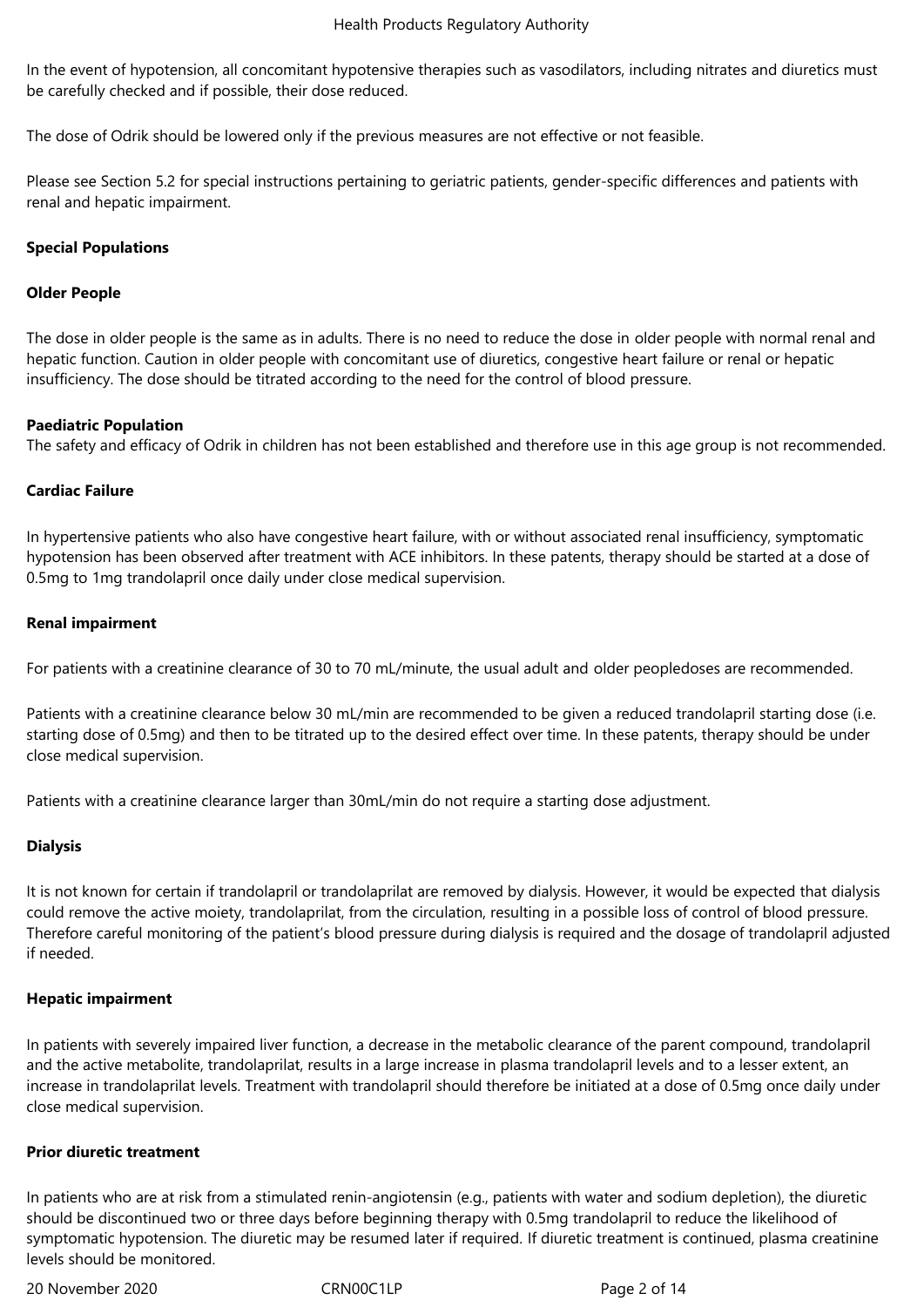#### **Food**

The absorption of Odrik is not affected by food.

#### **4.3 Contraindications**

Hypersensitivity to trandolopril or to any of the excipients or any other ACE-inhibitor.

History of angioneurotic oedema associated with administration of an ACE inhibitor.

Hereditary/idiopathic angioneurotic oedema.

Concomitant use with sacubitril/valsartan therapy. Odrik must not be initiated earlier than 36 hours after the last dose of sacubitril/valsartan (see also sections 4.4 and 4.5).

Second and third trimesters of pregnancy (see sections 4.4 and 4.6).

The concomitant use of Odrik with aliskiren-containing product is contraindicated in patients with diabetes mellitus or renal impairment (GFR < 60 ml/min/1.73 m2) (see sections 4.5 and 5.1).

#### **4.4 Special warnings and precautions for use**

Patients with rare hereditary problems of galactose intolerance, the Lapp lactase deficiency or glucose-galactose malabsorption should not take this medicine.

Trandolapril should not be used in patients with aortic stenosis or outflow obstruction.

**Risk of hypotension and/or renal failure** (See Section 4.8 Undesirable Effects).

Patients with a creatinine clearance less than 30ml/min may require reduced doses of trandolapril; their renal function should be closely monitored.

Severe water and sodium depletion (salt-free diet or prolonged diuretic treatment), known or suspected renal artery stenosis, congestive heart failure and cirrhosis with ascites. ACE inhibitors may cause severe hypotension, particularly at the time of the first dose and during the first two weeks of treatment. Renal function may be impaired by Odrik in patients with renal insufficiency, congestive heart failure, bilateral renal artery stenosis and unilateral renal artery stenosis in the single kidney; in such patients, renal function should be monitored and therapy discontinued if renal impairment occurs.

Renal function (increased BUN, creatinine and proteinuria) may be impaired in patients with normal renal function when Odrik is administered with a diuretic.

Additionally, in patients with renal insufficiency, the risk of hyperkalaemia should be considered and the patient's electrolyte status checked regularly.

#### **Dual blockade of the renin-angiotensin-aldosterone system (RAAS)**

There is evidence that the concomitant use of ACE-inhibitors, angiotensin II receptor blockers or aliskiren increases the risk of hypotension, hyperkalaemia and decreased renal function (including acute renal failure). Dual blockade of RAAS through the combined use of ACE-inhibitors, angiotensin II receptor blockers or aliskiren is therefore not recommended (see sections 4.5 and 5.1).

If dual blockade therapy is considered absolutely necessary, this should only occur under specialist supervision and subject to frequent close monitoring of renal function, electrolytes and blood pressure.

ACE-inhibitors and angiotensin II receptor blockers should not be used concomitantly in patients with diabetic nephropathy.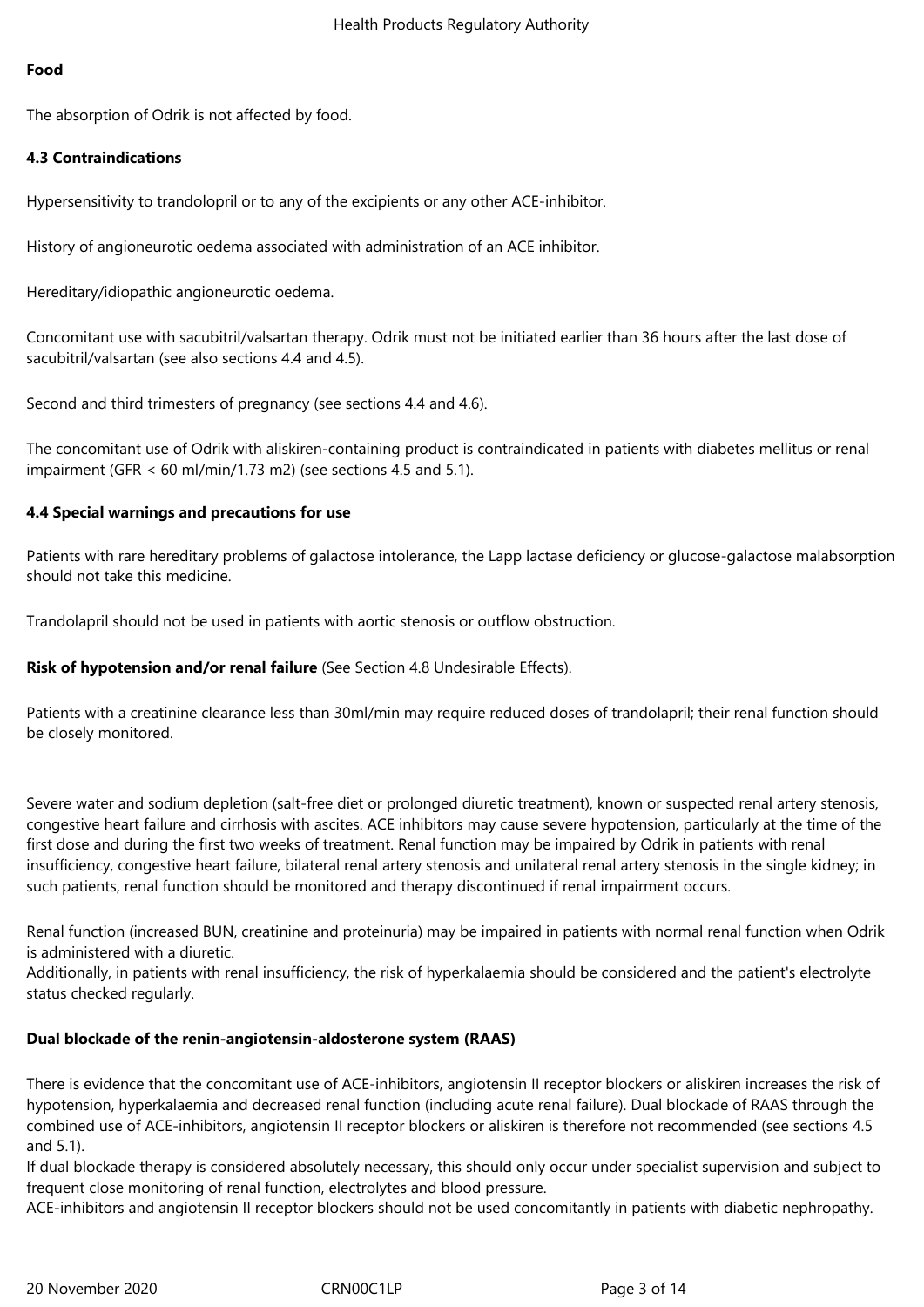# **Impaired Liver Function**

As trandolapril is a prodrug metabolised to its active moiety in the liver, particular caution and close monitoring should be applied to patients with impaired liver function.

# **Symptomatic Hypotension**

In patients with uncomplicated hypertension, symptomatic hypotension has been observed rarely after the initial dose of trandolapril, as well as after increasing the dose of trandolapril. It is more likely to occur in patients who have been volumeand salt depleted by prolonged diuretic therapy, dietary salt restriction, dialysis, diarrhoea or vomiting. Therefore, in these patients, diuretic therapy should be discontinued and volume and/or salt depletion should be corrected before initiating therapy with trandolapril.

Similar considerations may apply to patients with ischemic heart disease or cerebrovascular disease in whom an excessive fall in blood pressure could result in a myocardial infarction or cerebrovascular accident.

# **Agranulocytosis and Bone Marrow Depression**

In patients on ACE inhibitors, agranulocytosis and bone marrow depression have been seen (see Section 4.8 Undesirable Effects). The risk of neutropenia appears to be dose- and type-related and is dependent on the patient's clinical status. These reactions are more frequent in patients with renal impairment, especially those with a collagen vascular disease. However, regular monitoring of white blood cell counts and protein levels in urine should be considered in patients with collagen vascular disease (e.g. lupus erythematosus and scleroderma), especially associated with impaired renal function and concomitant therapy, particularly with corticosteroids and antimetabolites. It is reversible after discontinuation of the ACE inhibitor.

# **Angioedema**

Angioedema has been reported with ACE inhibitors, including trandolapril. ACE inhibitors have been shown to cause a higher rate of angioedema in black patients than in non-black patients.

Concomitant use of ACE inhibitors with sacubitril/valsartan is contraindicated due to the increased risk of angioedema. Treatment with sacubitril/valsartan must not be initiated earlier than 36 hours after the last dose of trandolapril. Treatment with trandolapril must not be initiated earlier than 36 hours after the last dose of sacubitril/valsartan (see sections 4.3 and 4.5). Concomitant use of ACE inhibitors with racecadotril, mTOR inhibitors (e.g. sirolimus, everolimus, temsirolimus) and vildagliptin may lead to an increased risk of angioedema (e.g. swelling of the airways or tongue, with or without respiratory impairment) (see section 4.5). Caution should be used when starting racecadotril, mTOR inhibitors (e.g. sirolimus, everolimus, temsirolimus) and vildagliptin in a patient already taking an ACE inhibitor.

In patients experiencing angioedema, trandolapril should be discontinued immediately and the patient observed. Where swelling is confined to the face, extremities, lips and mouth, the condition will usually resolve without further treatment, although antihistamines may be useful in relieving symptoms. These patients should be followed carefully until the swelling has resolved. However, where there is involvement of the tongue, glottis or larynx, likely to cause airways obstruction, which may be life-threatening, appropriate therapy such as immediate subcutaneous adrenaline (0.3 - 0.5 ml 1:1000) should be administered along with other therapeutic measures as appropriate.

Patients with a history of angioedema unrelated to ACE inhibitor therapy may be at increased risk of angioedema while receiving an ACE inhibitor (see also section 4.3 "Contraindications" and section 4.8 Undesirable Effects).

Other hypersensitivity reactions have been reported.

# **Intestinal angioneurotic oedema**

Intestinal angioedema has also been associated with ACE inhibitor therapy and must be considered in the differential diagnosis of abdominal pain in patients being treated with trandolapril.

20 November 2020 **CRNOOC1LP** CRNOOC1LP Page 4 of 14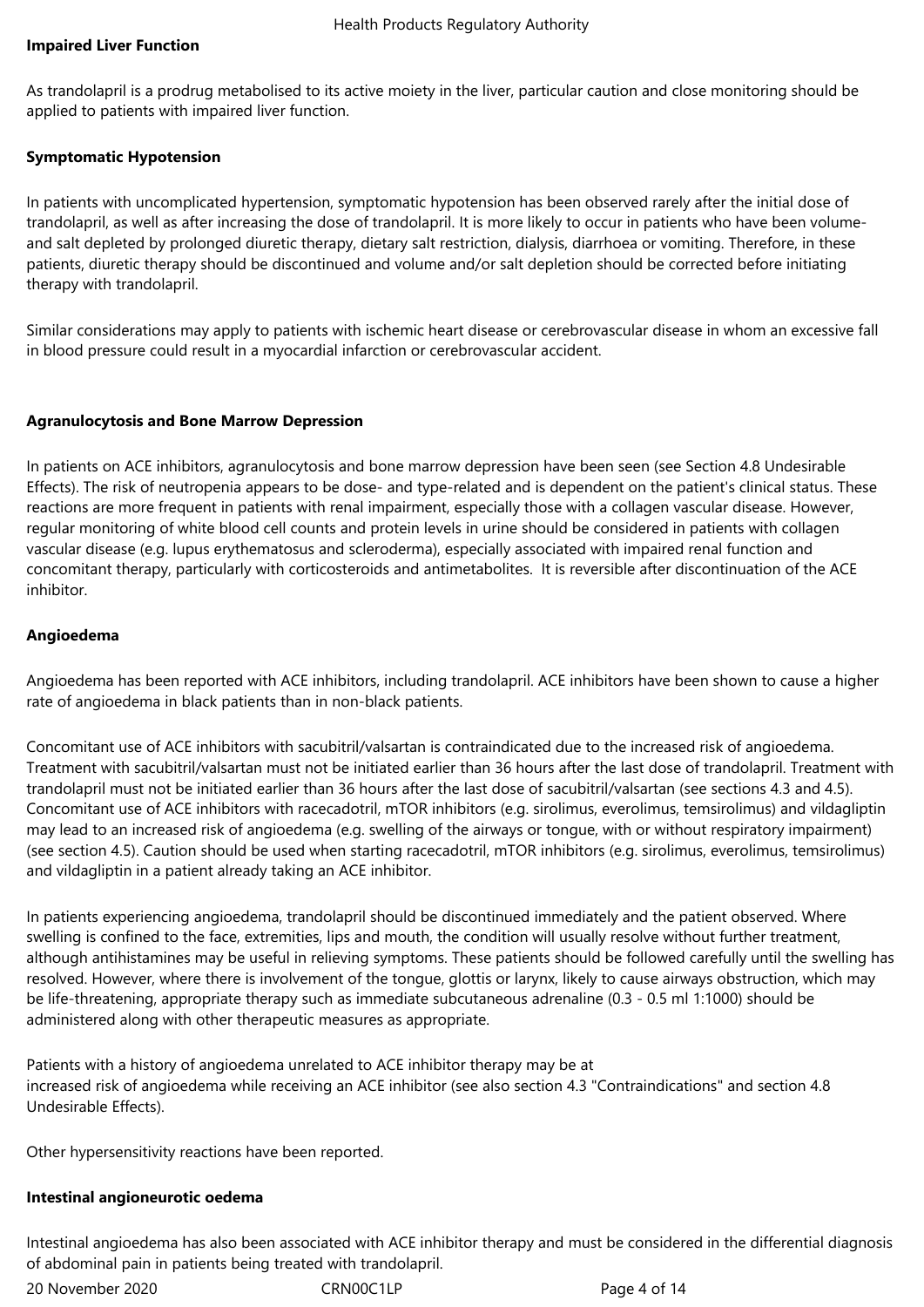#### **Patients with renovascular hypertension**

ACE inhibitors may be of use until curative treatment of the renovascular hypertension can be effected, or if such a procedure is not to be carried out. The risk of severe arterial hypotension and renal insufficiency is increased when patients with prior unilateral or bilateral renal artery stenosis are treated with an ACE inhibitor. Diuretics may further increase the risk. Proteinuria may occur particularly in patients with existing renal function impairment or on relatively high doses of ACE inhibitors. Loss of renal function may occur with only small changes in the serum creatinine, even in patients with unilateral renal artery stenosis. For these patients treatment should be initiated in the hospital under close medical supervision with low doses and careful dose adjustment. Diuretic treatment should be discontinued, and renal function and serum potassium monitored during the early weeks of treatment.

#### **General**

In some patients already receiving diuretic treatment, particularly if this treatment has been recently instituted, the fall in blood pressure on initiation of treatment with trandolapril may be excessive.

#### **Neutropenia**

Very rare cases of neutropenia have been reported in association with the use of ACE inhibitors, although a causal relationship has not been established. As with any ACE inhibitor, consideration should be given to monitoring the white blood cell count, particularly in patients with renal and/or connective tissue disease.

#### **Polyacrylonitrile membranes**

Anaphylactoid reactions to high flux polyacrylonitrile membranes used in haemodialysis have been reported in patients treated with ACE inhibitors. As with other ACE inhibitors, this combination should therefore be avoided either by use of alternative antihypertensive drugs or alternative membranes for haemodialysis.

#### **Antidiabetic medication**

Concomitant administration of ACE inhibitors and antidiabetic medicines (insulin or oral hypoglycaemic agents) may cause an increase in blood glucose lowering effect with the risk of hypoglycaemia. The phenomena may be more likely to occur during the first weeks of combined treatment and in patients with renal impairment.

#### **Surgery/Anaesthesia**

In patients undergoing surgery or during anesthesia with agents producing hypotension, trandolapril may block angiotensin II formation secondary to compensatory renin release.

#### **Anaphylactoid and Possibly Related Reactions**

#### *Desensitization*

Anaphylactoid reactions (in some cases life threatening) may develop in patients receiving ACE inhibitor therapy and concomitant desensitization against animal venoms. Two patients undergoing desensitizing treatment with hymenoptera venom while receiving ACE inhibitors sustained life-threatening anaphylactoid reactions. In the same patients, these reactions did not occur when ACE inhibitors were temporarily withheld, but they reappeared when the ACE inhibitors were inadvertently readministered.

#### *Low Density Lipoprotein (LDL)-apheresis*

Life threatening anaphylactoid reactions have been noted when patients on LDL-apheresis take ACE inhibitors at the same time.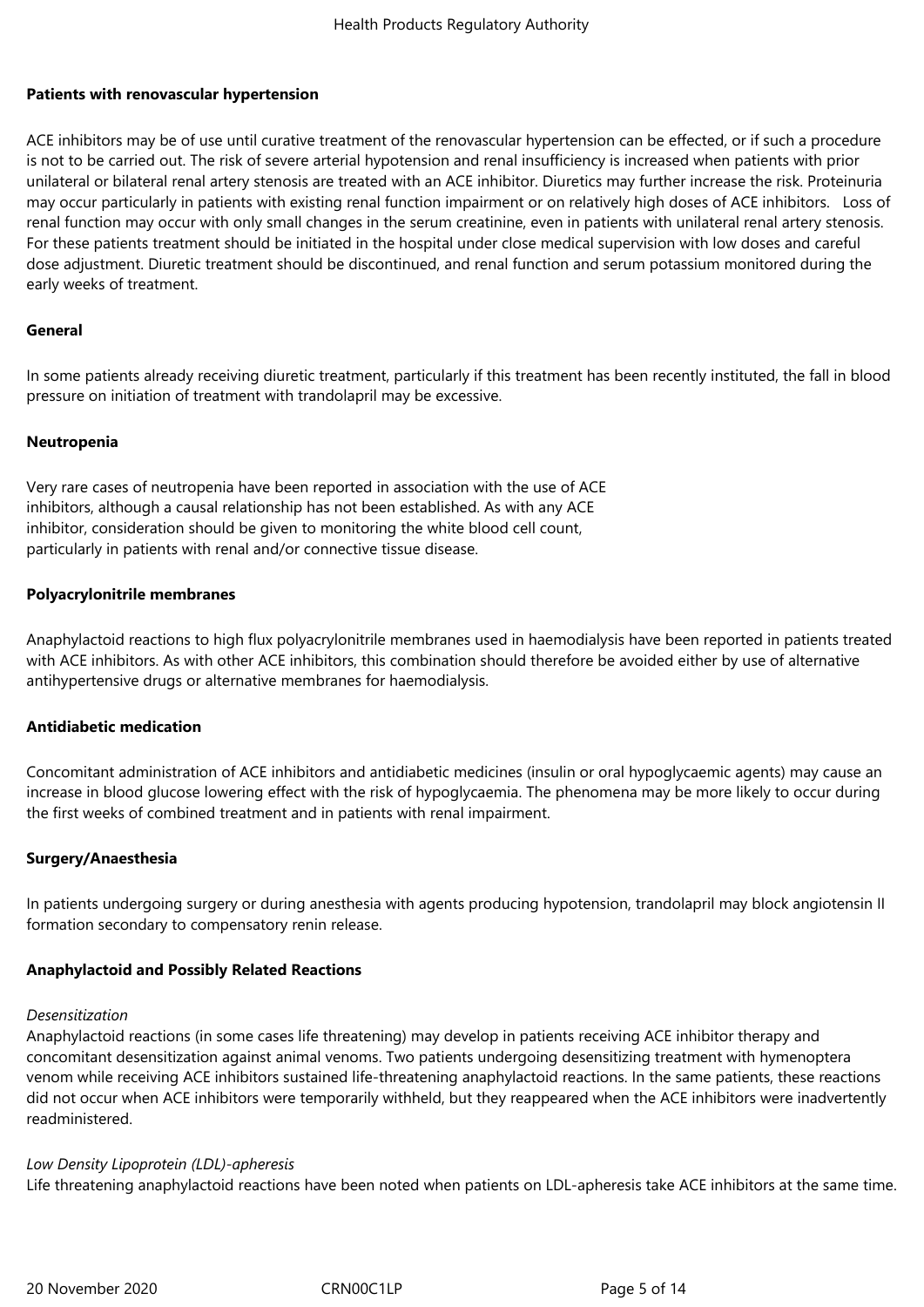*Anaphylactoid Reactions During Membrane Exposure* —Anaphylactoid reactions have been reported in patients dialyzed with high-flux membranes and treated concomitantly with an ACE inhibitor. Anaphylactoid reactions have also been reported in patients undergoing low-density lipoprotein apheresis with dextran sulfate absorption.

*Cough*: During treatment with an ACE inhibitor, a dry and non-productive cough may occur which disappears after discontinuation.

*Paediatric Population:*  The safety and efficacy of trandolapril in children have not been established.

# **Serum potassium:**

ACE inhibitors can cause hyperkalemia because they inhibit the release of aldosterone. The effect is usually not significant in patients with normal renal function. However, in patients with impaired renal function and/or in patients taking potassium supplements (including salt

substitutes), potassium-sparing diuretics, trimethoprim or co-trimoxazole also known as

trimethoprim/sulfamethoxazole and especially aldosterone antagonists or angiotensin-receptor blockers, hyperkalemia can occur. Potassium-sparing diuretics and angiotensin-receptor blockers should be used with caution in patients receiving ACE inhibitors, and serum potassium and renal function should be monitored (see section 4.5).

The risk of hyperkalaemia may also be increased in patients with diabetes mellitus and/or left ventricular dysfunction after myocardial infarction, especially in combination with these other risk factors.

# **Pregnancy**

ACE inhibitors should not be initiated during pregnancy. Unless continued ACE inhibitor use is considered essential, patients planning pregnancy should be changed to alternative anti-hypertensive treatments which have an established safety profile for use in pregnancy. When pregnancy is diagnosed, treatment with ACE inhibitors should be stopped immediately and, if appropriate, alternative therapy should be started (see sections 4.3 and 4.6).

# **Nursing Mothers**

Because no information is available regarding the use of trandolapril during breastfeeding, trandolapril is not recommended and alternative treatments with better established safety profiles during breastfeeding are preferable, especially while nursing a newborn or preterm infant.

#### **Excipients**

#### Lactose

The medicine contains lactose, therefore patients with rare hereditary forms of galactose intolerance, total lactase deficiency or glucose-galactose malabsorption syndrome should not take this medicine.

Sodium

This medicine contains less than 1 mmol sodium (23 mg) per capsule, that is to say essentially 'sodium-free'.

#### **Paediatric Population**

The safety and efficacy of trandolapril in children has not been studied.

# **4.5 Interaction with other medicinal products and other forms of interactions**

# *Drug Interactions*

No pharmacodynamic interaction has been noted when Odrik has been combined with digoxin, furosemide or nifedipine. Odrik may be administered in combination with other antihypertensive agents and an additional reduction in blood pressure may occur. No modification of the anticoagulant properties of warfarin has been observed following simultaneous administration of Odrik and warfarin.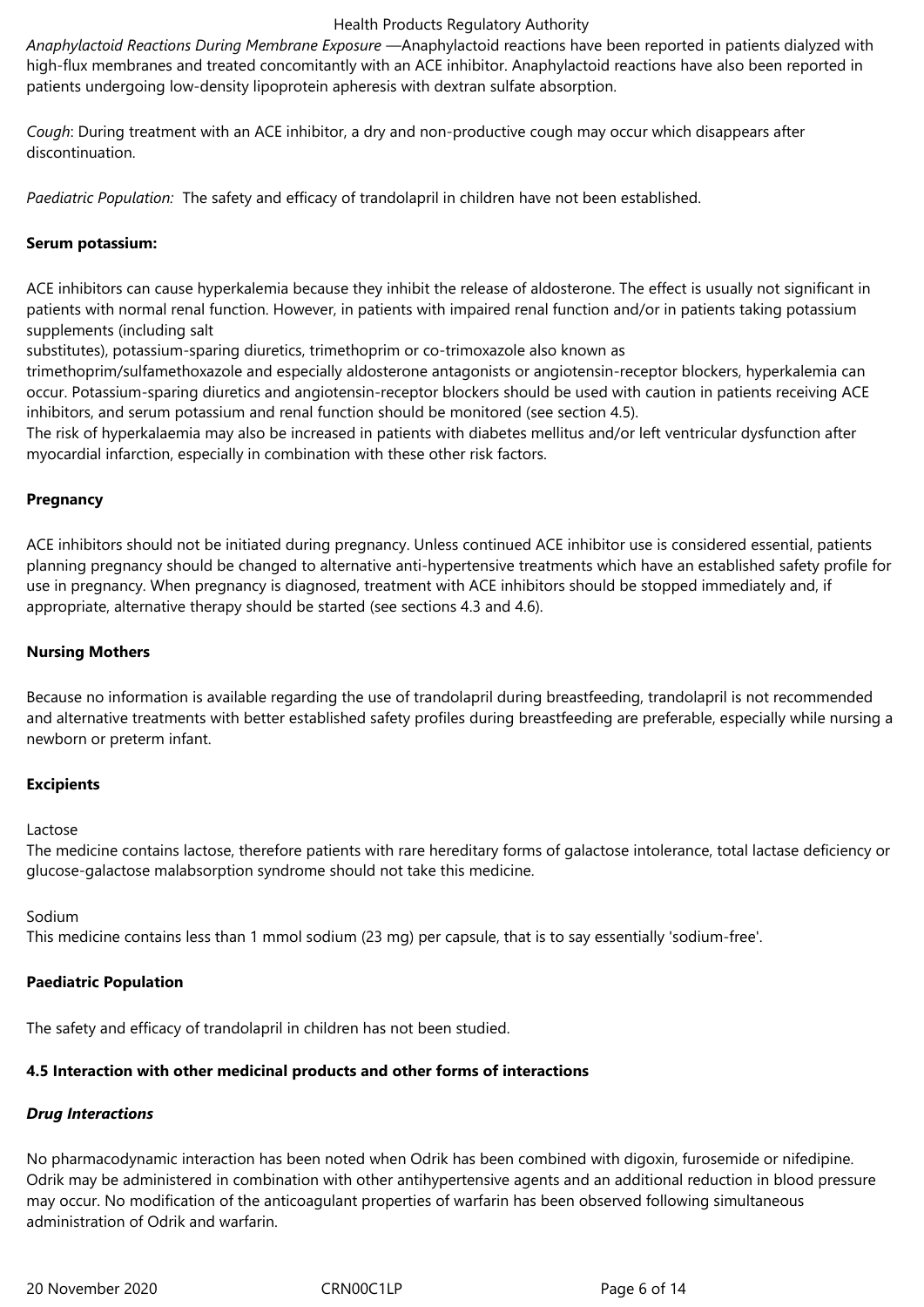Drugs/Agents with antihypertensive potential (e.g. diuretics, anaesthetics, narcotic drugs, antipsychotic drugs): the hypotensive effects may be enhanced. Adrenergic-blocking drugs should only be combined with trandolapril under careful supervision.

#### **Combinations not recommended**

# **Medicines increasing the risk of angioedema**

Concomitant use of ACE inhibitors with sacubitril/valsartan is contraindicated as this increases the risk of angioedema. Sacubitril/valsartan must not be started until 36 hours after taking the last dose of trandolapril therapy. Trandolapril therapy must not be started until 36 hours after the last dose of sacubitril/valsartan (see sections 4.3 and 4.4). Concomitant use of ACE inhibitors with racecadotril, mTOR inhibitors (e.g. sirolimus, everolimus, temsirolimus) and vildagliptin may lead to an increased risk of angioedema (see section 4.4).

## **Combination necessitating a warning**

In some patients already receiving diuretic treatment, particularly if this treatment has been recently instituted, the fall in blood pressure on initiation of treatment with Odrik may be excessive. The risk of symptomatic hypotension may be reduced by stopping the diuretic a few days before starting treatment with Odrik. If it is necessary to continue the diuretic treatment, the patient should be monitored, at least after the initial administration of Odrik. As with all antihypertensives, combination with a neuroleptic or tricyclic antidepressant increases the risk of orthostatic hypotension. Odrik may reduce the elimination of lithium and serum levels of lithium should be monitored.

# **Potassium sparing diuretics, potassium supplements or potassium-containing salt substitutes**

Although serum potassium usually remains within normal limits, hyperkalaemia may occur in some patients treated with trandolapril. Potassium sparing diuretics (e.g. spironolactone, triamterene, or amiloride), potassium supplements, or potassium-containing salt substitutes may lead to significant increases in serum potassium. Care should also be taken when trandolapril is co-administered with other agents that increase serum potassium, such as trimethoprim and cotrimoxazole (trimethoprim/sulfamethoxazole) as trimethoprim is known to act as a potassium-sparing diuretic like amiloride. Therefore, the combination of trandolapril with the above-mentioned drugs is not recommended. If concomitant use is indicated, they should be used with caution and with frequent monitoring of serum potassium.

The concomitant use of trandolapril with potassium sparing diuretics, potassium supplements or potassium-containing salt substitutes particularly increases the risk of hyperkalaemia in renal failure, diabetes mellitus, and/or left ventricular dysfunction after myocardial infarction.

In the randomized, placebo-controlled, parallel-group TRAndolapril Cardiac Evaluation (TRACE) Study in patients surviving an acute myocardial infarction with residual left ventricular systolic dysfunction hyperkalemia was observed as an adverse event in 5% (0.2% related) and 3% subjects (none related) in the trandolapril and placebo groups, respectively. Eighty (80%) subjects in this study received diuretics. See Section 4.4.

Trandolapril may attenuate the potassium loss caused by thiazide-type diuretics

# **Ciclosporin**

Hyperkalaemia may occur during concomitant use of ACE inhibitors with ciclosporin. Monitoring of serum potassium is recommended.

#### **Heparin**

Hyperkalaemia may occur during concomitant use of ACE inhibitors with heparin. Monitoring of serum potassium is recommended.

# **Antidiabetic Agents**

As with all ACE inhibitors, concomitant use of antidiabetic medicines (insulin or oral hypoglycemic agents) may cause an increased blood glucose lowering effect with greater risk of hypoglycemia (see Section 4.4 Special Warnings and Precautions).

# **Angiotensin II receptor blockers, Aliskiren**

20 November 2020 **CRNOOC1LP CRNOOC1LP** Page 7 of 14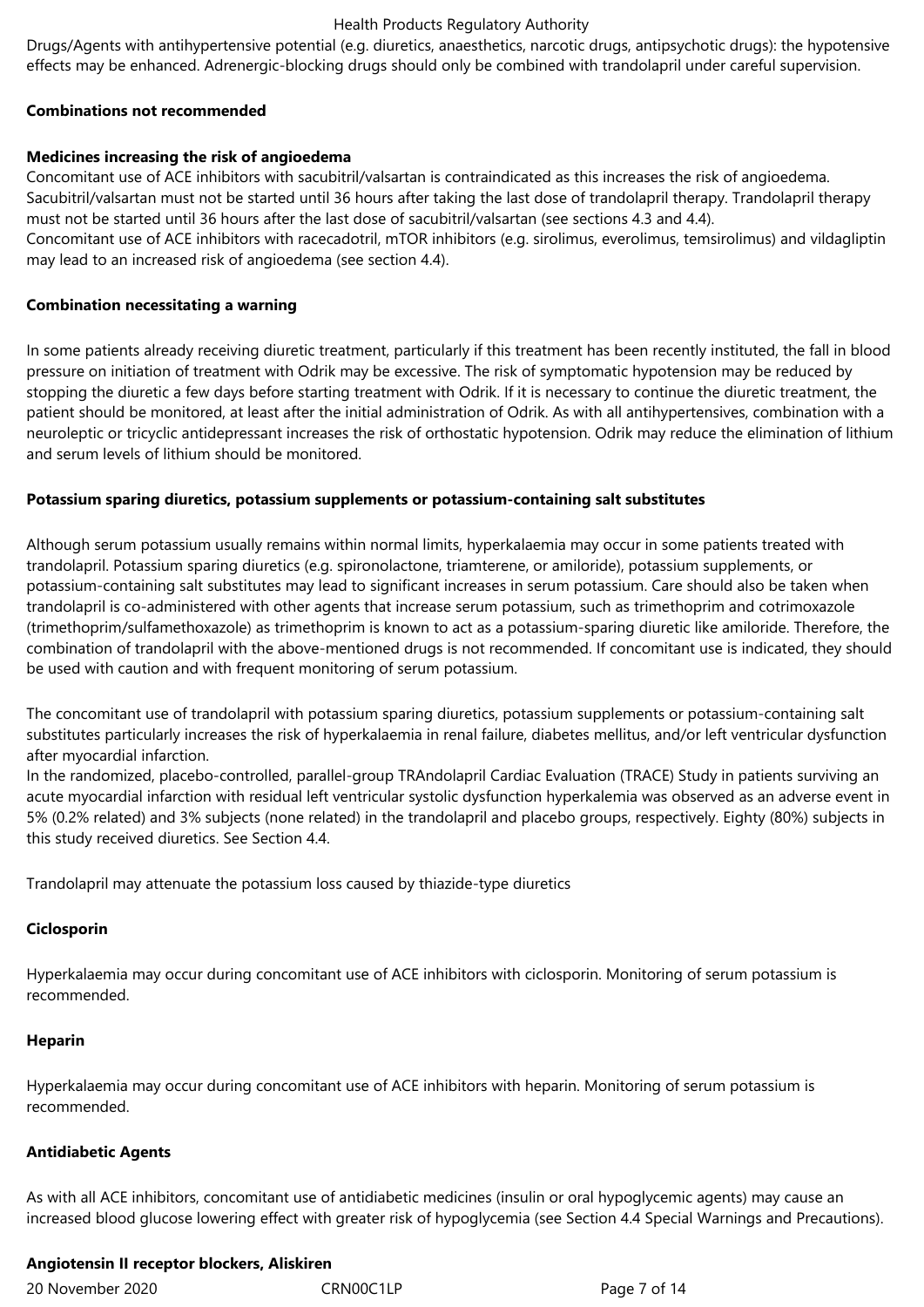Clinical trial data has shown that dual blockade of the renin-angiotensin-aldosterone-system (RAAS) through the combined use of ACE-inhibitors, angiotensin II receptor blockers or aliskiren is associated with a higher frequency of adverse events such as hypotension, hyperkalaemia and decreased renal function (including acute renal failure) compared to the use of a single RAAS-acting agent (see sections 4.3, 4.4 and 5.1).

# **Lithium**

Trandolapril may reduce the elimination of lithium. Serum lithium levels should be monitored.

# **Other**

Anaphylactoid reactions to high-flux polyacrylonitrile membranes used in hemodialysis have been reported in patients treated with ACE inhibitors. As with other antihypertensives of this chemical class, this combination should be avoided when prescribing ACE inhibitors to renal dialysis patients.

As with all antihypertensives, NSAIDs (including acetylsalicylic acid used in higher doses as an anti –inflammatory drug e.g. for pain relief) may reduce the antihypertensive effects of trandolapril. Blood pressure monitoring should be increased when any NSAID is added or discontinued in a patient treated with trandolapril.

NSAIDs including acetylsalicylic acid, unless acetylsalicylic acid is used in lower doses as a platelet aggregation inhibitor, should be avoided with ACE inhibitors in patients with heart failure.

The hypotensive effects of certain inhalation anaesthetics may be enhanced by ACE inhibitors.

Alcohol increases the risk of hypotension.

Antacids cause reduced bioavailability of ACE inhibitors.

The antihypertensive effects of ACE inhibitors may be reduced by sympathomimetics; patients should be carefully monitored.

Allopurinol, cytostatic or immunosuppressive agents or systemic corticosteroids or procainamide may increase the risk of leukopenia, if used concomitantly with ACE inhibitors.

As with all antihypertensives, combination with a neuroleptic or tricyclic antidepressant increases the risk of orthostatic hypotension.

No clinical interaction has been observed in patients with left ventricular dysfunction after myocardial infarction when trandolapril has been concomitantly administered with thrombolytics, aspirin, beta-blockers, calcium channel blockers, nitrates, anticoagulants or digoxin.

No clinically significant interaction has been found between trandolaprilat (the active metabolite of Trandolapril) and cimetidine.

Gold: Nitritoid reactions (symptoms include facial flushing, nausea, vomiting and hypotension) have been reported rarely in patients on therapy with injectable gold (sodium aurothiomalate) and concomitant ACE inhibitor therapy.

#### **Special population**

Paediatric population Interaction studies have only been performed in adults

#### **4.6 Fertility, pregnancy and lactation**

#### **Pregnancy**

20 November 2020 **CRNOOC1LP** CRNOOC1LP Page 8 of 14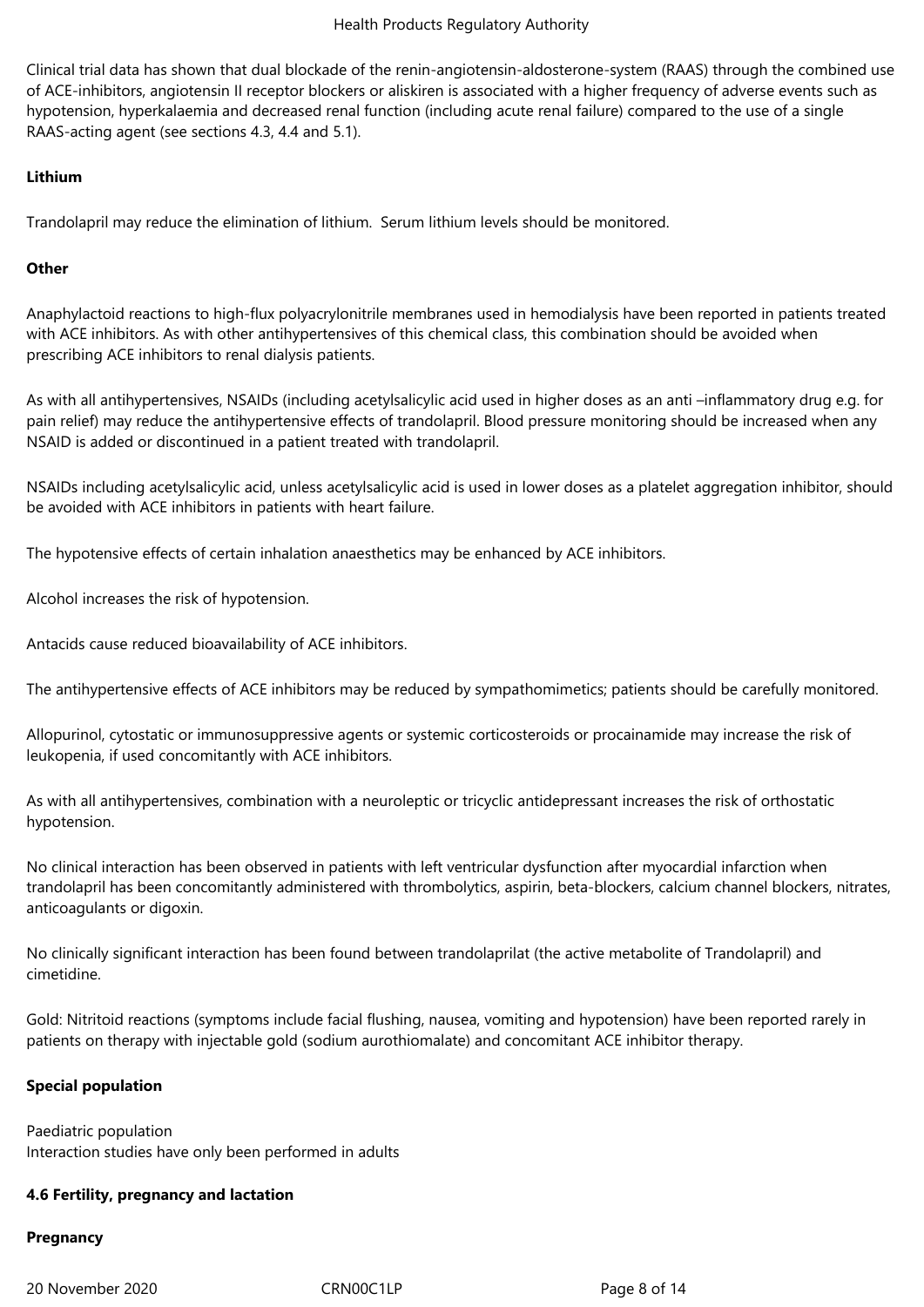The use of ACE inhibitors is not recommended during the first trimester of pregnancy (see section 4.4). The use of ACE inhibitors is contra-indicated during the second and third trimester of pregnancy (see sections 4.3 and 4.4).

Epidemiological evidence regarding the risk of teratogenicity following exposure to ACE inhibitors during the first trimester of pregnancy has not been conclusive; however, a small increase in the risk cannot be excluded. Unless continued ACE inhibitor therapy is considered essential, patients planning pregnancy should be changed to alternative anti-hypertensive treatments, which have an established safety profile for use in pregnancy. When pregnancy is diagnosed, treatment with ACE inhibitors should be stopped immediately and, if appropriate, alternative therapy should be started.

ACE inhibitor therapy exposure during the second and third trimesters is known to induce human fetotoxicity (decreased, renal function, oligohydramnios, skull ossification retardation) and neonatal toxicity (renal failure, hypotension, hyperkalemia) (see section 5.3). Should exposure to trandolapril have occurred from the second trimester of pregnancy, an ultrasound check of renal function and skull is recommended. Infants whose mothers have taken ACE inhibitors should be closely observed for hypotension (see sections 4.3 and 4.4).

# **Lactation:**

Because no information is available regarding the use of trandolapril during breastfeeding, trandolapril is not recommended and alternative treatments with better established safety profiles during breast-feeding are preferable, especially while nursing a newborn or preterm infant.

# **4.7 Effects on ability to drive and use machines**

Given the pharmacological properties of Odrik, no particular effect is expected. However, in some individuals, ACE inhibitors may affect the ability to drive or operate machinery, particularly at the start of treatment, when changing over from other medication or during concomitant use of alcohol. Therefore, after the first dose or subsequent increases in dose, it is not advisable to drive or operate machinery for several hours.

# **4.8 Undesirable effects**

# **Tabulated list of adverse drug reactions**

The listed ADR's have been reported during the clinical phase, the post-marketing surveillance or the phase IV clinical trials The following convention is used for the frequencies: Very common ( $\geq$ 1/10); common ( $\geq$ 1/100 to <1/10; uncommon ( $\geq$ 1/1,000 to <1/100); rare (≥1/10,000 to <1/1,000); very rare (<1/10,000).When frequency cannot be estimated from the available data, category frequency: Not known (cannot be estimated from the available data applies.

The following table displays adverse reactions reported in hypertension (n=2,520) and post myocardial infarction (n=876) clinical trials and from postmarketing experience with trandolapril.

| <b>MedDRA</b><br><b>System Organ</b><br><b>Class</b> | <b>Common</b> | <b>Uncommon</b>                         | Rare                                                                                                                       | <b>Very Rare</b> | Not known                                                                                                                                              |
|------------------------------------------------------|---------------|-----------------------------------------|----------------------------------------------------------------------------------------------------------------------------|------------------|--------------------------------------------------------------------------------------------------------------------------------------------------------|
| Infections and<br>infestations                       |               | Upper<br>respiratory tract<br>infection | Urinary tract infection,<br>bronchitis, pharyngitis                                                                        |                  | Sinusitis**<br>Rhinitis**<br>Glossitis **                                                                                                              |
| Blood and<br>lymphatic<br>system<br>disorders        |               |                                         | Leukopenia, anemia,<br>platelet disorder,<br>white blood cell<br>disorder                                                  |                  | Agranulocytosis, pancytopenia,<br>platelet count decreased,<br>Hemolytic anemia**<br>Eosinophilia and/or increased<br>ANA<br>(anti-nuclear antibody)** |
| Immune system<br>disorders                           |               |                                         | Hypersensitivity                                                                                                           |                  |                                                                                                                                                        |
| Metabolism and<br>nutrition<br>disorders             |               |                                         | Hyperglycemia,<br>hyponatremia,<br>Hypercholesterolemia,<br>hyperlipidemia,<br>hyperuricemia, gout,<br>anorexia, increased |                  | Hyperkalemia                                                                                                                                           |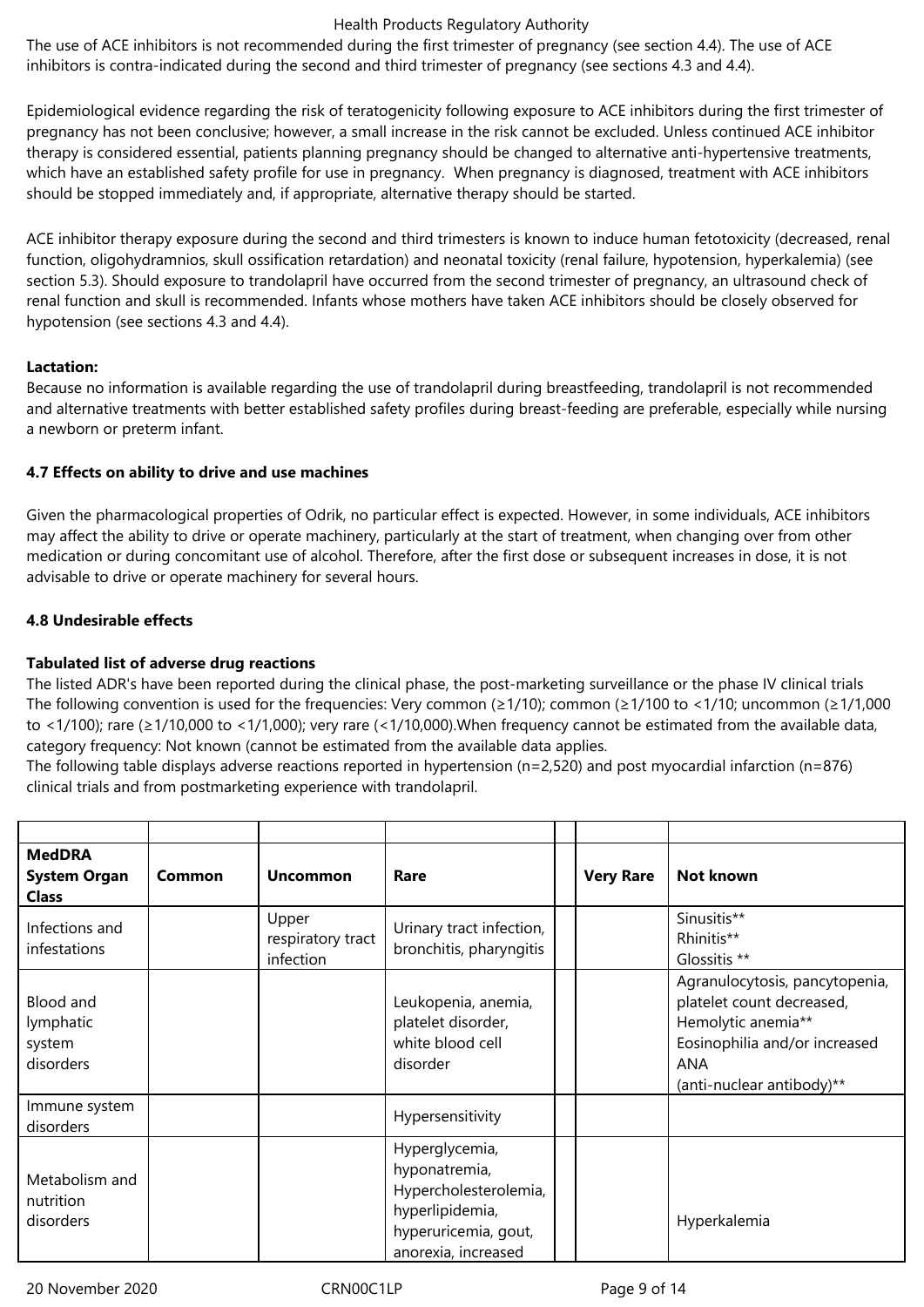|                                                          |                        |                                                                                                    | appetite, enzyme<br>abnormality                                                                                                                      |             |                                                                                                                                        |
|----------------------------------------------------------|------------------------|----------------------------------------------------------------------------------------------------|------------------------------------------------------------------------------------------------------------------------------------------------------|-------------|----------------------------------------------------------------------------------------------------------------------------------------|
| Psychiatric<br>disorders                                 |                        | Insomnia, libido<br>decreased                                                                      | Hallucination,<br>depression, sleep<br>disorder, anxiety,<br>agitation, apathy                                                                       |             | Confusional state**                                                                                                                    |
| Nervous system<br>disorders                              | Headache,<br>dizziness | Somnolence                                                                                         | Cerebrovascular<br>accident, syncope,<br>myoclonus,<br>paresthesia, migraine,<br>migraine without aura,<br>dysgeusia                                 |             | Transient ischemic attack,<br>cerebral hemorrhage, balance<br>disorder                                                                 |
| Eye disorders                                            |                        |                                                                                                    | Blepharitis,<br>conjunctival edema,<br>visual impairment, eye<br>disorder                                                                            |             | Blurred vision**                                                                                                                       |
| Ear and<br>labyrinth<br>disorders                        |                        | Vertigo                                                                                            | Tinnitus                                                                                                                                             |             |                                                                                                                                        |
| Cardiac<br>disorders                                     |                        | Palpitations                                                                                       | Myocardial infarction,<br>myocardial ischemia,<br>angina pectoris,<br>cardiac failure,<br>ventricular<br>tachycardia,<br>tachycardia,<br>bradycardia |             | Atrioventricular block, cardiac<br>arrest, arrhythmia,                                                                                 |
| Vascular<br>disorders                                    | Hypotension*           | Hot flush                                                                                          | Hypertension,<br>angiopathy,<br>orthostatic<br>hypotension,<br>peripheral vascular<br>disorder, varicose vein                                        |             |                                                                                                                                        |
| Respiratory,<br>thoracic and<br>mediastinal<br>disorders | Cough                  | Upper<br>respiratory tract<br>inflammation,<br>upper<br>respiratory tract<br>congestion            | Dyspnea, epistaxis,<br>pharyngeal<br>inflammation,<br>oropharyngeal pain,<br>productive cough,<br>respiratory disorder                               |             | Bronchospasm                                                                                                                           |
| Gastrointestinal<br>disorders                            |                        | Nausea,<br>diarrhea,<br>gastrointestinal<br>pain,<br>constipation,<br>gastrointestinal<br>disorder | Hematemesis,<br>gastritis, abdominal<br>pain, vomiting,<br>dyspepsia, dry mouth,<br>flatulence                                                       |             | Ileus, pancreatitis, intestinal<br>angioedema**                                                                                        |
| Hepatobiliary<br>disorders                               |                        |                                                                                                    | Hepatitis,                                                                                                                                           | Cholestasis | Jaundice, liver function test<br>abnormal, transaminases<br>increased                                                                  |
| Skin and<br>subcutaneous<br>tissue disorders             |                        | Pruritus, rash                                                                                     | Angioedema,<br>psoriasis,<br>hyperhidrosis, eczema,<br>acne, dry skin, skin<br>disorder                                                              | Psoriasis,  | Alopecia, urticaria,<br>Stevens-Johnson syndrome,<br>toxic epidermal necrolysis,<br>Erythema multiforme**<br>Dermatitis psoriasiform** |
| Musculoskeletal<br>and connective<br>tissue disorders    |                        | Back pain,<br>muscle spasms,<br>pain in<br>extremity                                               | Arthralgia, bone<br>pain, osteo arthritis                                                                                                            |             | Myalgia                                                                                                                                |
| Renal and                                                |                        |                                                                                                    | Renal failure,                                                                                                                                       |             |                                                                                                                                        |

20 November 2020 **CRN00C1LP** CRNOOC1LP Page 10 of 14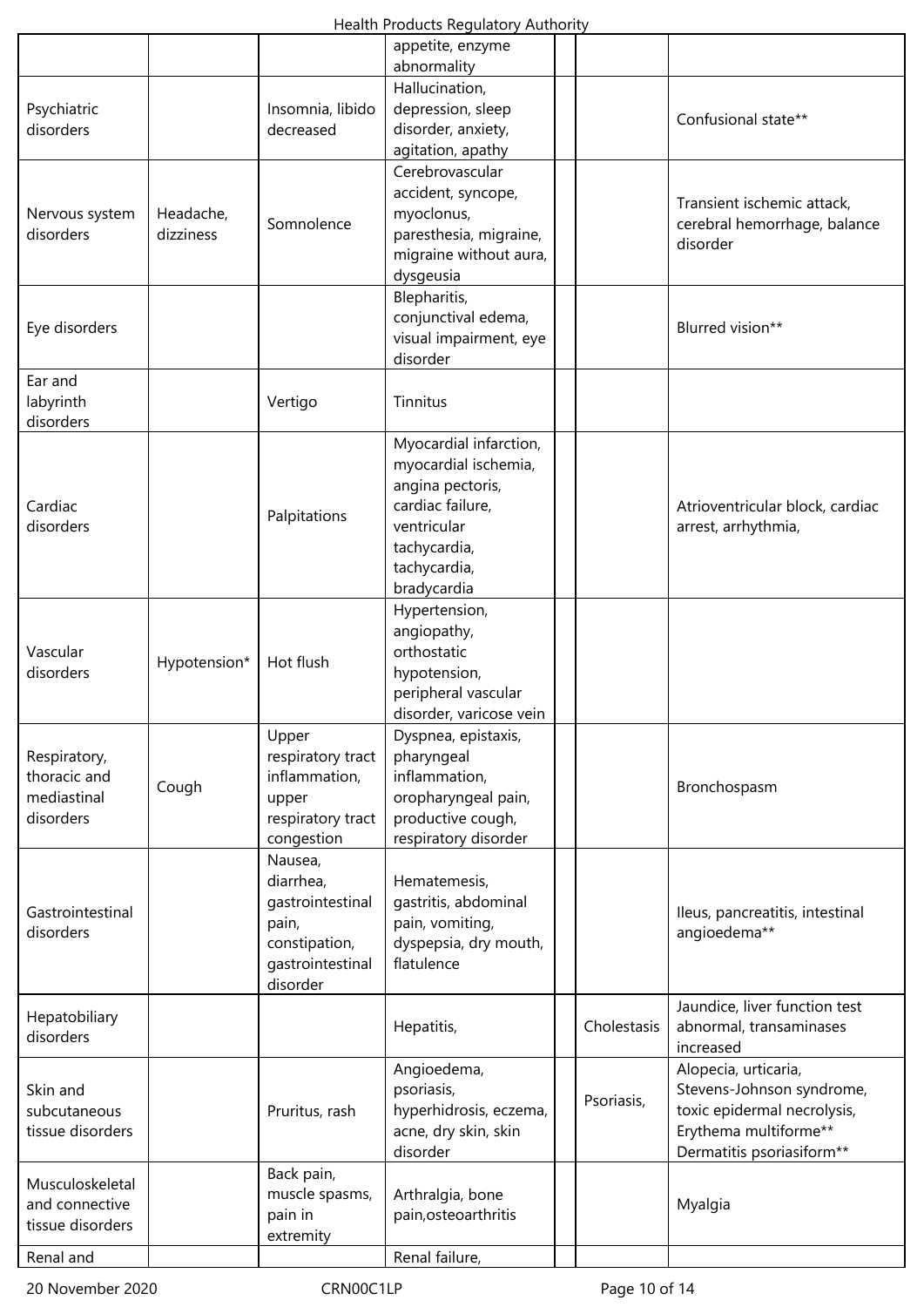|                                                               |          |                                                                     | Health Products Regulatory Authority              |                         |                                                                                                                                                                                                                                                                                                                                                                                                       |
|---------------------------------------------------------------|----------|---------------------------------------------------------------------|---------------------------------------------------|-------------------------|-------------------------------------------------------------------------------------------------------------------------------------------------------------------------------------------------------------------------------------------------------------------------------------------------------------------------------------------------------------------------------------------------------|
| urinary<br>disorders                                          |          |                                                                     | azotemia, polyuria,<br>pollakiuria                |                         |                                                                                                                                                                                                                                                                                                                                                                                                       |
| Reproductive<br>system and<br>breast disorders                |          | Erectile<br>dysfunction                                             |                                                   |                         |                                                                                                                                                                                                                                                                                                                                                                                                       |
| Congenital,<br>familial and<br>genetic<br>disorders           |          |                                                                     | Congenital arterial<br>malformation,<br>ichtyosis |                         |                                                                                                                                                                                                                                                                                                                                                                                                       |
| General<br>disorders and<br>administration<br>site conditions | Asthenia | Malaise, chest<br>pain, edema<br>peripheral,<br>feeling<br>abnormal | Edema, fatigue                                    |                         | Pyrexia                                                                                                                                                                                                                                                                                                                                                                                               |
| Investigations                                                |          |                                                                     | hyperbilirubinemia                                | Potassium<br>increased, | Platelet count decreased,<br>Blood creatinine increased,<br>blood urea increased,<br>hemoglobin decreased,<br>hematocrit decreased, Blood<br>alkaline phosphatase increased,<br>blood lactate dehydrogenase<br>increased, laboratory test<br>abnormal, electrocardiogram<br>abnormal, Aspartate<br>aminotransferase increased,<br>Alanine aminotransferase<br>increased, Hepatic enzymes<br>increased |
| Injury,<br>poisoning and<br>procedural<br>complications       |          |                                                                     | Injury                                            |                         |                                                                                                                                                                                                                                                                                                                                                                                                       |
|                                                               |          |                                                                     |                                                   |                         |                                                                                                                                                                                                                                                                                                                                                                                                       |

\* Hypotension has a common frequency in patients with left ventricular dysfunction following myocardial infarction from the TRACE clinical study (n=876). However, it has an uncommon frequency in those patients from hypertension clinical trials  $(n=2.520)$ .

\*\*ACEi class ADR

# **Reporting of suspected adverse reactions**

Reporting suspected adverse reactions after authorisation of the medicinal product is important. It allows continued monitoring of the benefit/risk balance of the medicinal product. Healthcare professionals are asked to report any suspected adverse reactions via HPRA Pharmacovigilance, Website: www.hpra.ie; e-mail

# **4.9 Overdose**

In clinical trials, doses of up to 16 mg have been administered and were well tolerated. There is no experience of overdosage. In the event of overdosage following recent ingestion, consideration should be given to emptying the stomach contents. Blood pressure should be monitored and if hypotension develops, volume expansion should be considered.

# **Symptoms**

Symptoms expected with ACE inhibitors are severe hypotension, shock, stupor, bradycardia, electrolyte disturbance and renal failure. After ingestion of an overdose the patient should be monitored closely, preferably in an intensive care unit. Serum electrolytes and serum creatinine are to be measured frequently. Therapeutic procedures depend on the severity of the symptoms. If ingestion is recent, take measures aimed at eliminating trandolapril (e.g. emesis, gastric lavage, administration of absorbents, and sodium sulfate).

In the event of symptomatic hypotension the patient should be placed in the shock position and treatment with physiological salt solution or other forms of plasma expansion should be initiated as soon as possible. Treatment with angiotensin II should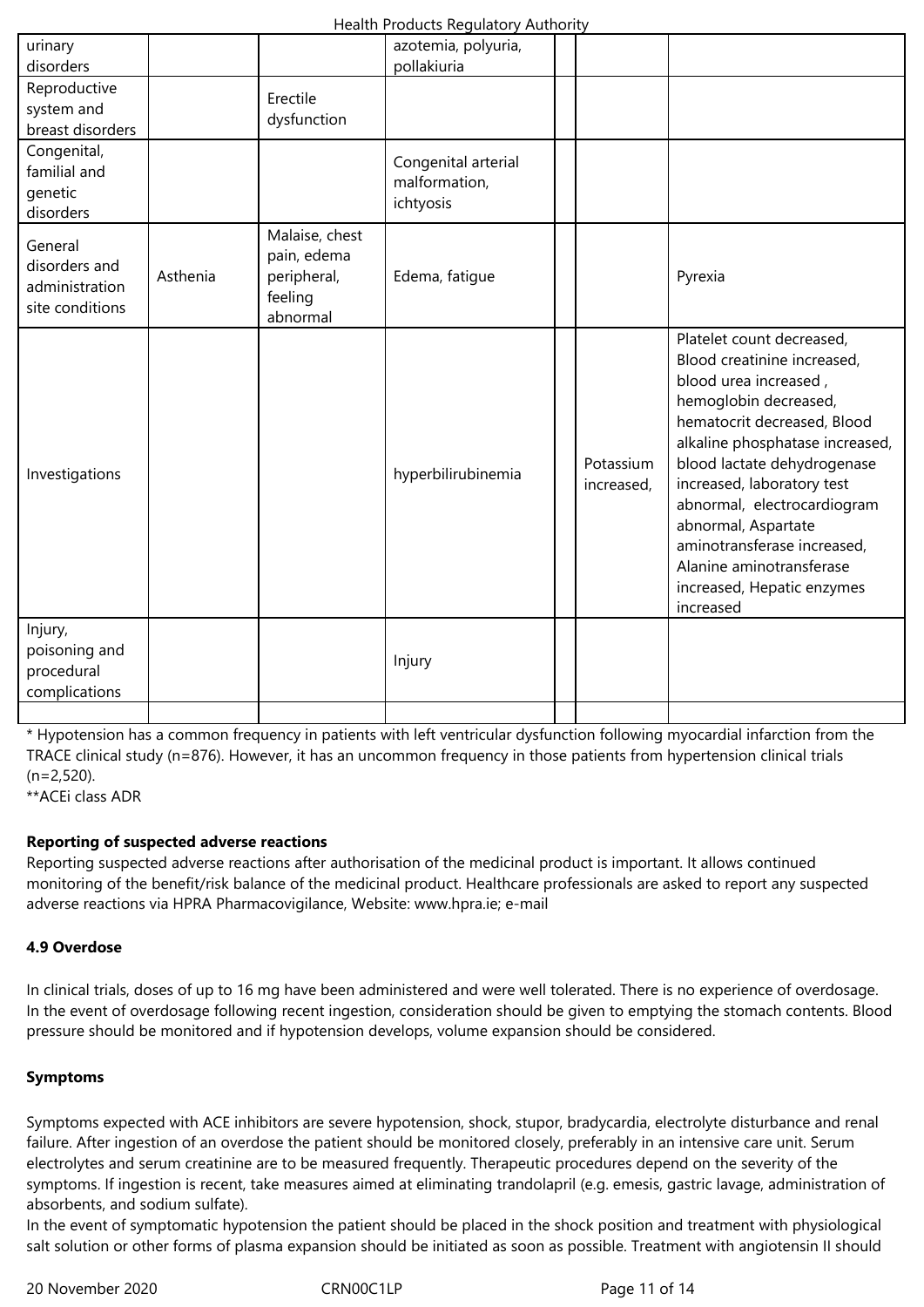be considered. Bradycardia or severe vaso-vagale reactions should be treated with atropine. Pacemaker therapy should be considered. It is unknown if trandolaprilat can be eliminated from the body by haemodialysis.

## **Treatment**

After ingestion of an overdose of trandolapril tablets, total intestinal lavage should be considered. Blood pressure should be monitored and if hypotension develops, volume expansion should be considered.

There is no specific antidote for trandolapril overdose.

# **5 PHARMACOLOGICAL PROPERTIES**

## **5.1 Pharmacodynamic properties**

Pharmacotherapeutic group: ACE inhibitors, plain

# ATC Code: C09AA10

Results obtained with trandolapril have shown the regression of cardiac hypertrophy with improvement of diastolic function, and improvement of arterial compliance in humans. In addition a decrease in vascular hypertrophy has been shown in animals.

Two large randomised, controlled trials (ONTARGET (ONgoing Telmisartan Alone and in combination with Ramipril Global Endpoint Trial) and VA NEPHRON-D (The Veterans Affairs Nephropathy in Diabetes)) have examined the use of the combination of an ACE-inhibitor with an angiotensin II receptor blocker.

ONTARGET was a study conducted in patients with a history of cardiovascular or cerebrovascular disease, or type 2 diabetes mellitus accompanied by evidence of end-organ damage. VA NEPHRON-D was a study in patients with type 2 diabetes mellitus and diabetic nephropathy. These studies have shown no significant beneficial effect on renal and/or cardiovascular outcomes and mortality, while an increased risk of hyperkalaemia, acute kidney injury and/or hypotension as compared to monotherapy was observed. Given their similar pharmacodynamic properties, these results are also relevant for other ACE-inhibitors and angiotensin II receptor blockers.

ACE-inhibitors and angiotensin II receptor blockers should therefore not be used concomitantly in patients with diabetic nephropathy.

ALTITUDE (Aliskiren Trial in Type 2 Diabetes Using Cardiovascular and Renal Disease Endpoints) was a study designed to test the benefit of adding aliskiren to a standard therapy of an ACE-inhibitor or an angiotensin II receptor blocker in patients with type 2 diabetes mellitus and chronic kidney disease, cardiovascular disease, or both. The study was terminated early because of an increased risk of adverse outcomes. Cardiovascular death and stroke were both numerically more frequent in the aliskiren group than in the placebo group and adverse events and serious adverse events of interest (hyperkalaemia, hypotension and renal dysfunction) were more frequently reported in the aliskiren group than in the placebo group.

# **5.2 Pharmacokinetic properties**

#### Absorption

Trandolapril is very rapidly absorbed after oral administration. The amount absorbed is equivalent to 40 to 60% of the administered dose and is not affected by food consumption.

The peak plasma concentration of trandolapril is observed 30 minutes after administration. Trandolapril disappears rapidly from the plasma with a half-life of less than one hour.

# Distribution and Biotransformation

Trandolapril is hydrolysed to trandolaprilat, a specific ACE inhibitor. The amount of trandolaprilat formed is not modified by food consumption. The median peak plasma concentration values of trandolaprilat are reached after 3 to 8 hours. The absolute bioavailability following trandolapril dose is about 13%.

In the plasma, trandolaprilat is more than 80% protein-bound. It binds saturably, with a high affinity, to ACE. The major proportion of circulating trandolaprilat is also nonsaturably bound to albumin.

After repeated administration of Odrik in a single daily dose, steady state of trandolaprilat is reached on average in four days, both in healthy volunteers and in young or older hypertensives. The effective half-life of trandolaprilat is between 15 and 23 hours. The terminal half-life of elimination is between 47 hours and 98 hours, depending on dose. This terminal phase probably represents binding/dissociation kinetics of the trandolaprilat/ACE complex.

20 November 2020 **CRNOOC1LP** CRNOOC1LP Page 12 of 14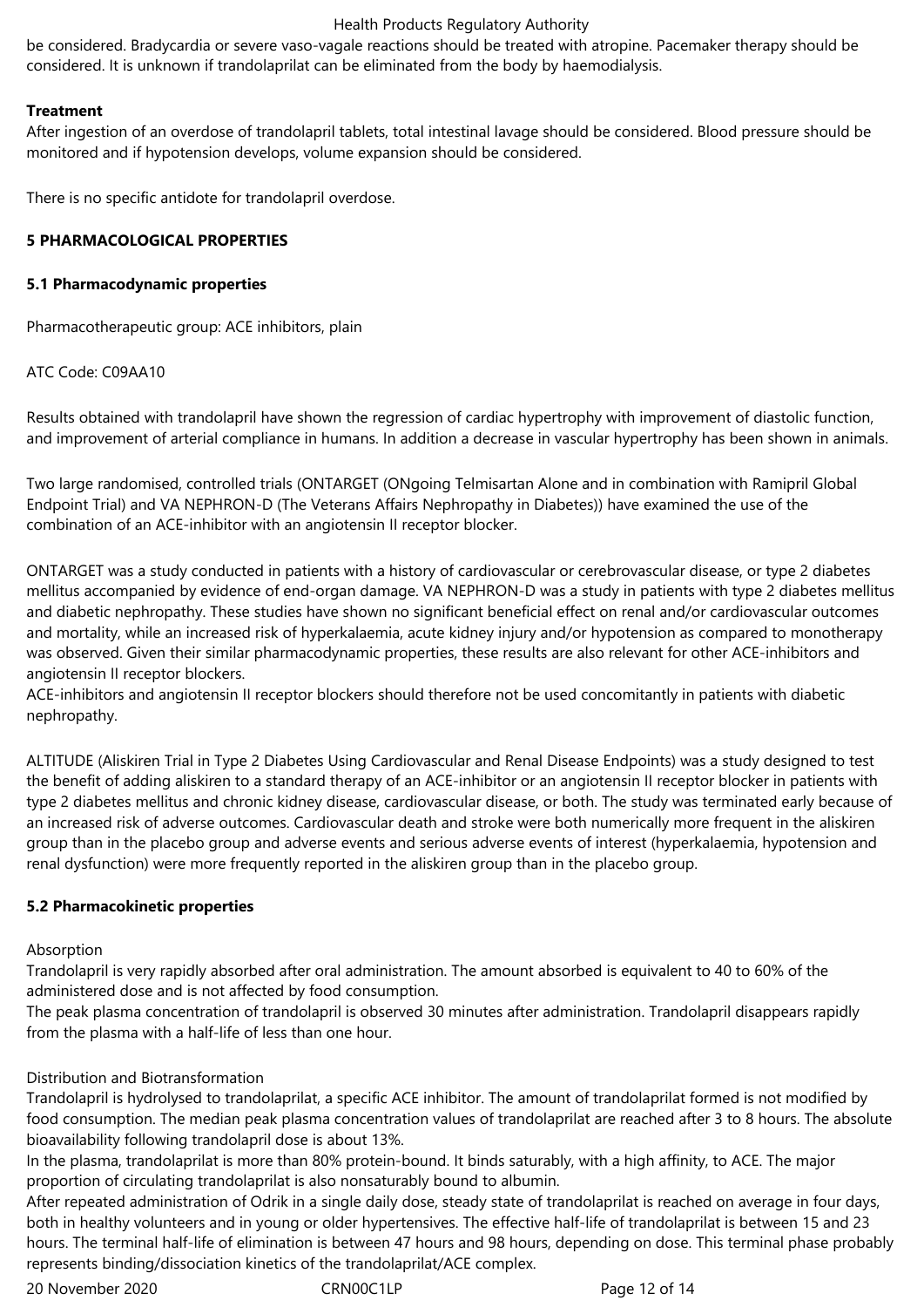# Elimination

About 9-14% of an administered trandolapril dose is excreted as trandolaprilat in urine. A negligible amount of trandolapril is excreted unchanged in the urine (<0.5%). After oral administration of the labelled product in man, 33% of the radioactivity is found in the urine and 66% in the faeces.

# Special Populations:

*Paediatric Population:* Trandolapril pharmacokinetics have not been evaluated in patients less than 18 years of age.

# *Older People and Gender*

Trandolapril pharmacokinetics have been investigated in older people (over 65 years) and in both genders. The plasma concentration of trandolapril is increased in olderhypertensive patients, but the plasma concentration of trandolaprilat and inhibition of ACE activity are similar in oldand young hypertensive patients. The pharmacokinetics of trandolapril and trandolaprilat and inhibition of ACE activity are similar in older male and female hypertensive patients.

# *Renal Insufficiency*

Compared to normal subjects, the plasma concentrations of trandolapril and trandolaprilat are approximately two-fold greater and renal clearance is reduced by about 85% in patients with creatinine clearance below 30 ml/min and in patients on haemodialysis. Dosage adjustment is recommended in renal impaired patients.

# *Hepatic Insufficiency*

Following oral administration in patients with mild to moderate alcoholic cirrhosis, plasma concentrations of trandolapril and trandolaprilat were, respectively, nine-fold and two-fold greater than in normal subjects, but inhibition of ACE activity was not affected. Lower doses should be considered in patients with hepatic insufficiency.

# **5.3 Preclinical safety data**

Acute oral toxicity studies of trandolapril and its active metabolite, trandolaprilat, in rats and mice showed both compounds to be non-toxic with respective LD50 values of > 4000 mg/kg and > 5000 mg/kg.

Repeat dose oral toxicity was evaluated in the rat and dog with studies of up to 18 and 12 months' duration, respectively.

The principal observations in these studies were of anaemia (doses of 20 mg/kg/day and above in the rat 30-day study and 25 mg/kg/day and above in the dog 6-month study), gastric irritation and ulceration (doses of 20 mg/kg/day and above in the rat 30-day study and 125 mg/kg/day in the dog 6-month study) and renal lesions (20 mg/kg/day and above in the rat 30-day study and 10 mg/kg/day in the dog 30-day study). Renal lesions were also seen in the 6-month studies in the rat and dog (from doses of 0.25 and 25 mg/kg/day, respectively); these were reversible on cessation of treatment.

Reproduction toxicity studies showed effects on renal development in offspring with increased incidence of renal pelvic dilation; this was seen at doses of 10 mg/kg/day and above in the rat but these changes did not affect the normal development of the offspring (see Section 4.6 Pregnancy and Lactation).

Trandolapril was not mutagenic or carcinogenic.

# **6 PHARMACEUTICAL PARTICULARS**

#### **6.1 List of excipients**

Maize starch Lactose monohydrate Povidone Sodium stearyl fumarate Gelatin Titanium dioxide (E171) Erythrosine (E127) Iron oxide yellow (E172) Sodium laurilsulfate

20 November 2020 **CRNOOC1LP** CRNOOC1LP Page 13 of 14